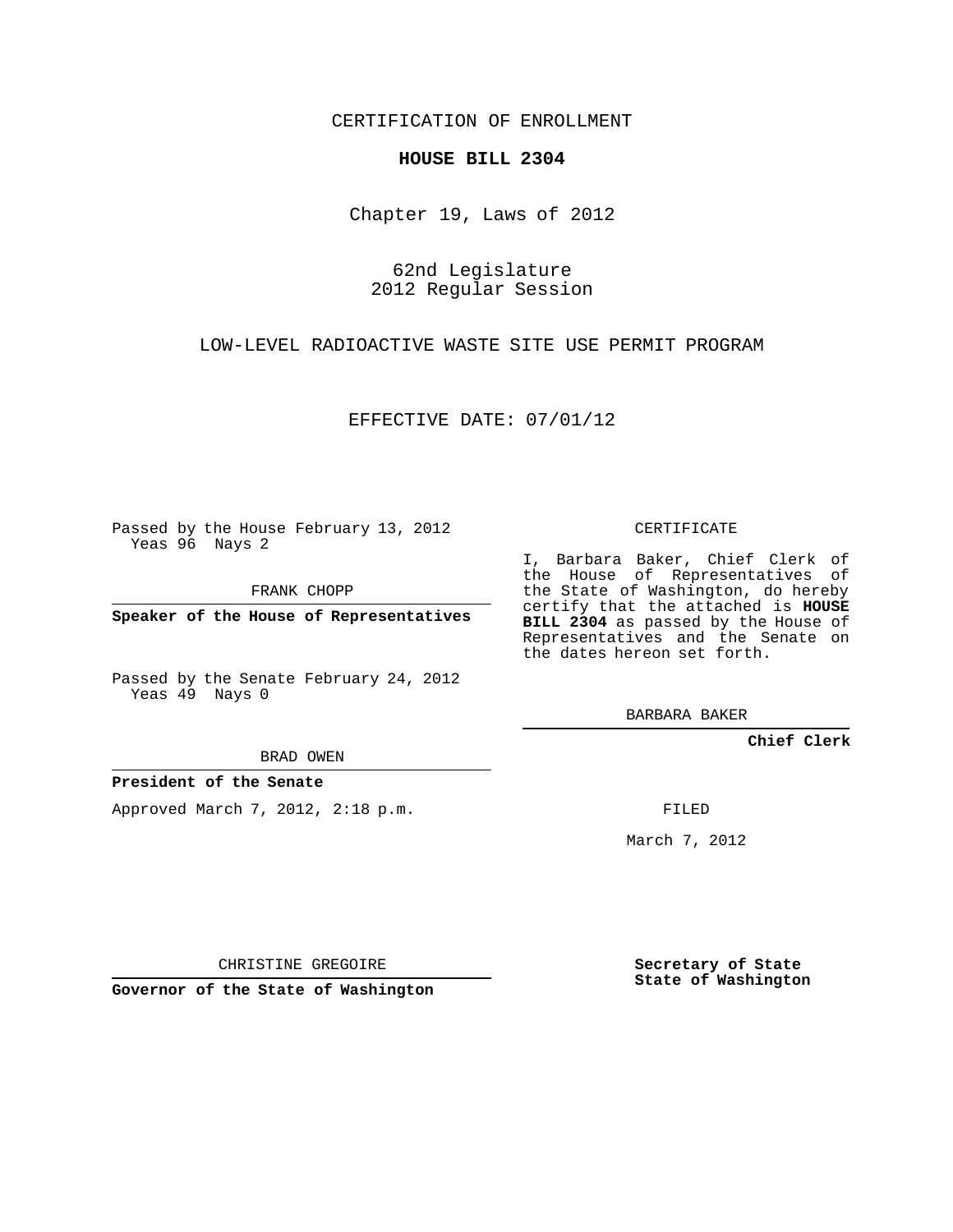## **HOUSE BILL 2304** \_\_\_\_\_\_\_\_\_\_\_\_\_\_\_\_\_\_\_\_\_\_\_\_\_\_\_\_\_\_\_\_\_\_\_\_\_\_\_\_\_\_\_\_\_

\_\_\_\_\_\_\_\_\_\_\_\_\_\_\_\_\_\_\_\_\_\_\_\_\_\_\_\_\_\_\_\_\_\_\_\_\_\_\_\_\_\_\_\_\_

Passed Legislature - 2012 Regular Session

## **State of Washington 62nd Legislature 2012 Regular Session**

**By** Representatives Hudgins, Hunt, and Moscoso; by request of Department of Health and Department of Ecology

Read first time 01/11/12. Referred to Committee on State Government & Tribal Affairs.

 AN ACT Relating to transferring the low-level radioactive waste site use permit program from the department of ecology to the department of health; amending RCW 43.200.015, 43.200.080, 43.200.170, 43.200.180, 43.200.190, 43.200.200, 43.200.230, 70.98.030, 70.98.085, 70.98.095, 70.98.098, and 70.98.130; adding a new section to chapter 70.98 RCW; adding a new section to chapter 43.200 RCW; repealing RCW 43.200.210; and providing an effective date.

BE IT ENACTED BY THE LEGISLATURE OF THE STATE OF WASHINGTON:

 **Sec. 1.** RCW 43.200.015 and 1989 c 322 s 1 are each amended to read as follows:

 As used in this chapter, the following terms have the meanings indicated unless the context clearly requires otherwise.

 (1) "High-level radioactive waste" means "high-level radioactive waste" as the term is defined in 42 U.S.C. Sec. 10101 (P.L. 97-425).

 (2) "Low-level radioactive waste" means waste material that contains radioactive nuclides emitting primarily beta or gamma radiation, or both, in concentrations or quantities that exceed applicable federal or state standards for unrestricted release. Low-level waste does not include waste containing more than one hundred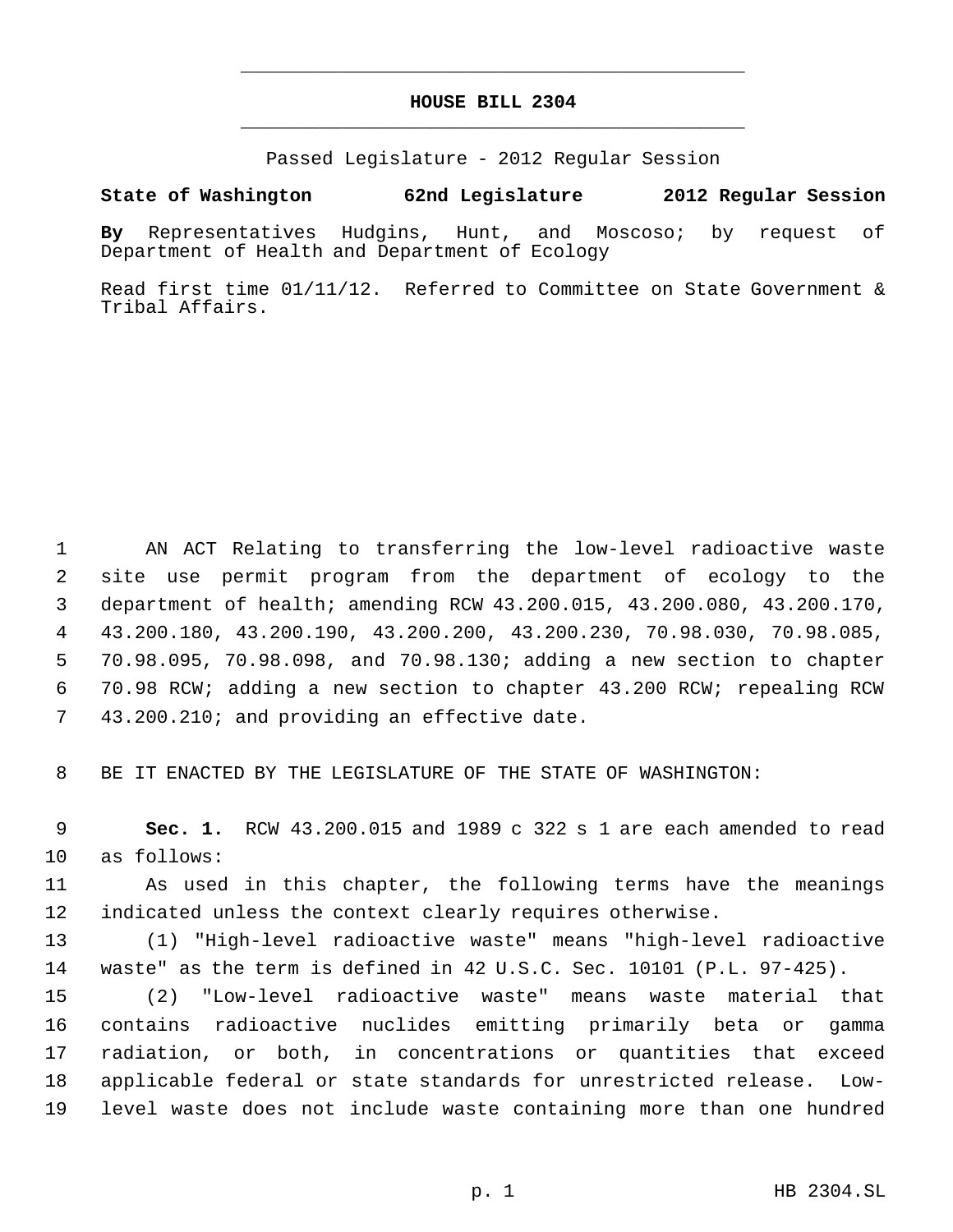nanocuries of transuranic contaminants per gram of material, nor spent nuclear fuel, nor material classified as either high-level radioactive waste or waste that is unsuited for disposal by near-surface burial under any applicable federal regulations.

 (3) "Radioactive waste" means both high-level and low-level radioactive waste.

 (4) "Spent nuclear fuel" means spent nuclear fuel as the term is defined in 42 U.S.C. Sec. 10101.

(5) "Department" means the department of ecology.

(6) "Commercial low-level radioactive waste disposal facility" has

11 the same meaning as "facility" as defined in RCW 43.145.010.

 **Sec. 2.** RCW 43.200.080 and 2003 1st sp.s. c 21 s 1 are each amended to read as follows:

 The director of ecology shall, in addition to the powers and duties otherwise imposed by law, have the following special powers and duties:

 (1) To fulfill the responsibilities of the state under the lease between the state of Washington and the federal government executed 18 September 10, 1964, as amended, covering approximately one ((thousand)) 19 hundred fifteen acres of land lying within the Hanford reservation near Richland, Washington. The department of ecology may sublease to private or public entities all or a portion of the land for specific purposes or activities which are determined, after public hearing, to be in agreement with the terms of the lease and in the best interests of the citizens of the state consistent with any criteria that may be developed as a requirement by the legislature;

 (2) To assume the responsibilities of the state under the perpetual care agreement between the state of Washington and the federal government executed July 29, 1965, and the sublease between the state 29 of Washington and the site operator of the ((Hanford)) commercial low- level radioactive waste disposal facility. In order to finance perpetual surveillance and maintenance under the agreement and ensure site closure under the sublease, the department of ecology shall impose and collect fees from parties holding radioactive materials for waste management purposes. The fees shall be established by rule adopted under chapter 34.05 RCW and shall be an amount determined by the department of ecology to be necessary to defray the estimated liability of the state. Such fees shall reflect equity between the disposal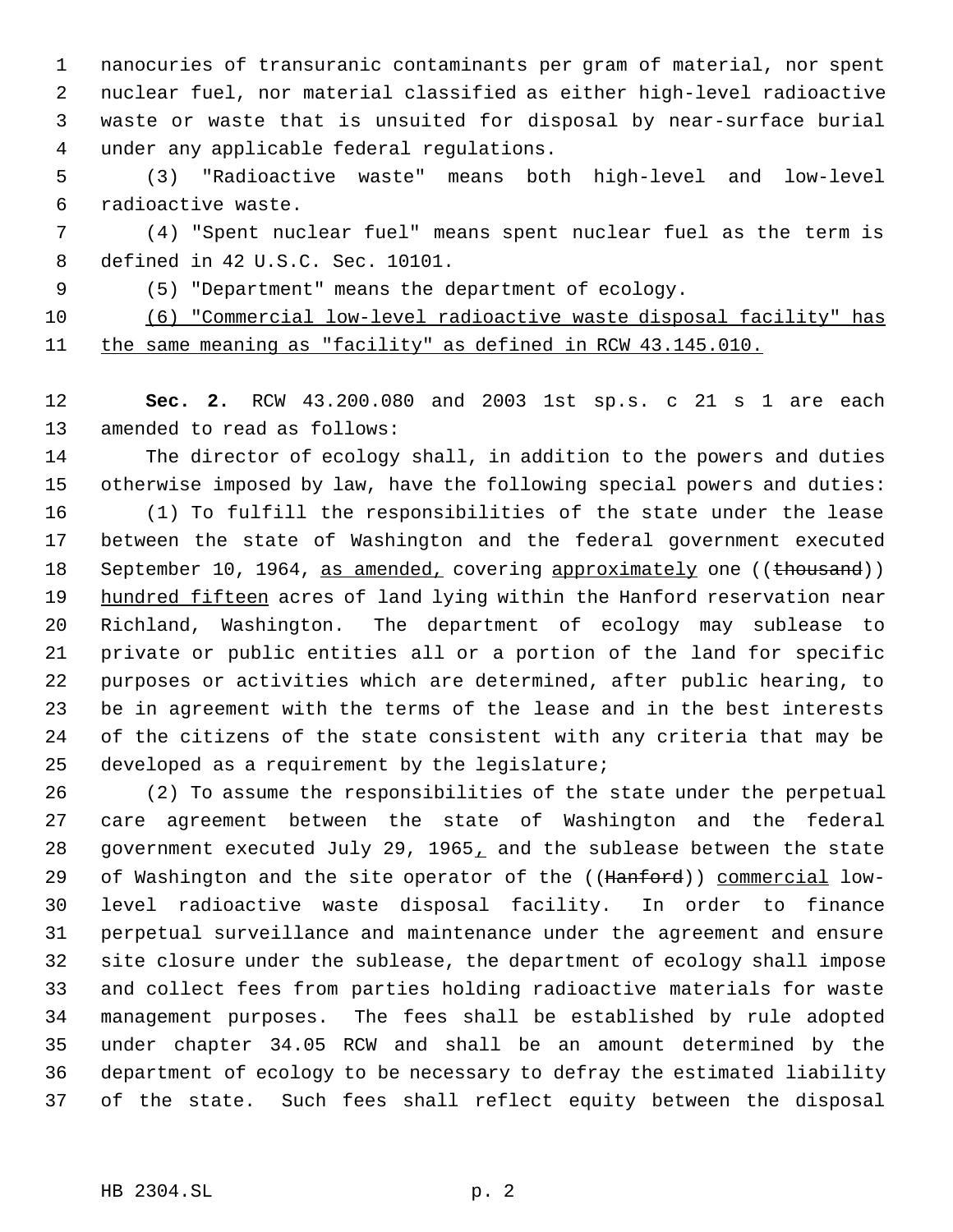facilities of this and other states. A site closure account and a 2 perpetual surveillance and maintenance account  $((i\texttt{s}))$  are hereby 3 created in the state treasury. Site use permit fees collected by the department of health under RCW 70.98.085(3) must be deposited in the 5 site closure account and must be used as specified in RCW 70.98.085(3). 6 Funds in the site closure account other than site use permit fee funds shall be exclusively available to reimburse, to the extent that moneys are available in the account, the site operator for its costs plus a reasonable profit as agreed by the operator and the state, or to reimburse the state licensing agency and any agencies under contract to the state licensing agency for their costs in final closure and 12 decommissioning of the ((Hanford)) commercial low-level radioactive waste disposal facility. If a balance remains in the account after satisfactory performance of closure and decommissioning, this balance shall be transferred to the perpetual surveillance and maintenance account. The perpetual surveillance and maintenance account shall be used exclusively by the state to meet post-closure surveillance and maintenance costs, or for otherwise satisfying surveillance and maintenance obligations. Appropriations are required to permit expenditures and payment of obligations from the site closure account 21 and the perpetual surveillance and maintenance account. ((All moneys, including earnings from the investment of balances in the site closure 23 and -the -perpetual -surveillance - and -maintenance -account, -less -the 24 allocation-to-the-state-treasurer's-service-fund, pursuant-to-RCW  $43.08.190$   $-$  accruing  $-$  under  $-$  the  $-$  authority  $-$  of  $-$  this  $-$  section  $-$  shall  $-$  be 26 directed  $-$  to  $-$  the  $-$  site  $-$  closure  $-$  account  $-$  until  $-$  December  $-$  31,  $-$  1992. Thereafter receipts including earnings from the investment of balances 28 in-the-site-closure-and-the-perpetual-surveillance-and-maintenance 29 account, less the allocation to the state treasurer's service fund, 30 pursuant-to-RCW-43.08.190)) Receipts shall be directed to the site closure account and the perpetual surveillance and maintenance account as specified by the department. Additional moneys specifically appropriated by the legislature or received from any public or private source may be placed in the site closure account and the perpetual surveillance and maintenance account. During the 2003-2005 fiscal biennium, the legislature may transfer up to thirteen million eight hundred thousand dollars from the site closure account to the general fund;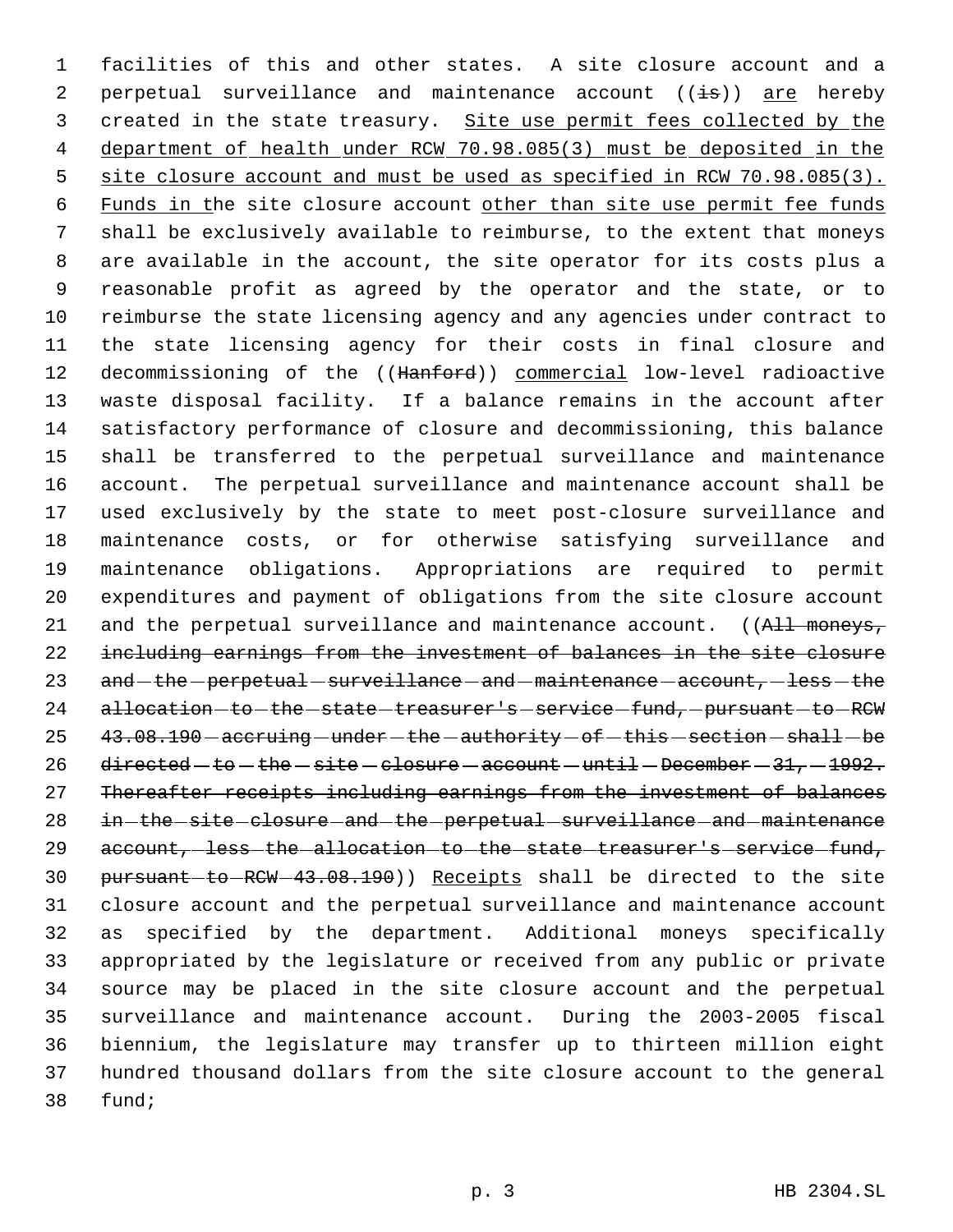(3)(a) Subject to the conditions in (b) of this subsection, on July 1, 2008, and each July 1st thereafter, the treasurer shall transfer from the perpetual surveillance and maintenance account to the site closure account the sum of nine hundred sixty-six thousand dollars. The nine hundred sixty-six thousand dollars transferred on July 1, 2009, and thereafter shall be adjusted to a level equal to the percentage increase in the United States implicit price deflator for personal consumption. The last transfer under this section shall occur on July 1, 2033.

 (b) The transfer in (a) of this subsection shall occur only if written agreement is reached between the state department of ecology and the United States department of energy pursuant to section 6 of the perpetual care agreement dated July 29, 1965, between the United States atomic energy commission and the state of Washington. If agreement cannot be reached between the state department of ecology and the United States department of energy by June 1, 2008, the treasurer shall transfer the funds from the general fund to the site closure account according to the schedule in (a) of this subsection.

19 (c) If for any reason the ((Hanford)) commercial low-level radioactive waste disposal facility is closed to further disposal operations during or after the 2003-2005 biennium and before 2033, then the amount remaining to be repaid from the 2003-2005 transfer of thirteen million eight hundred thousand dollars from the site closure account shall be transferred by the treasurer from the general fund to the site closure account to fund the closure and decommissioning of the facility. The treasurer shall transfer to the site closure account in full the amount remaining to be repaid upon written notice from the secretary of health that the department of health has authorized closure or that disposal operations have ceased. The treasurer shall complete the transfer within sixty days of written notice from the secretary of health.

 (d) To the extent that money in the site closure account together with the amount of money identified for repayment to the site closure account, pursuant to (a) through (c) of this subsection, equals or exceeds the cost estimate approved by the department of health for closure and decommissioning of the facility, the money in the site closure account together with the amount of money identified for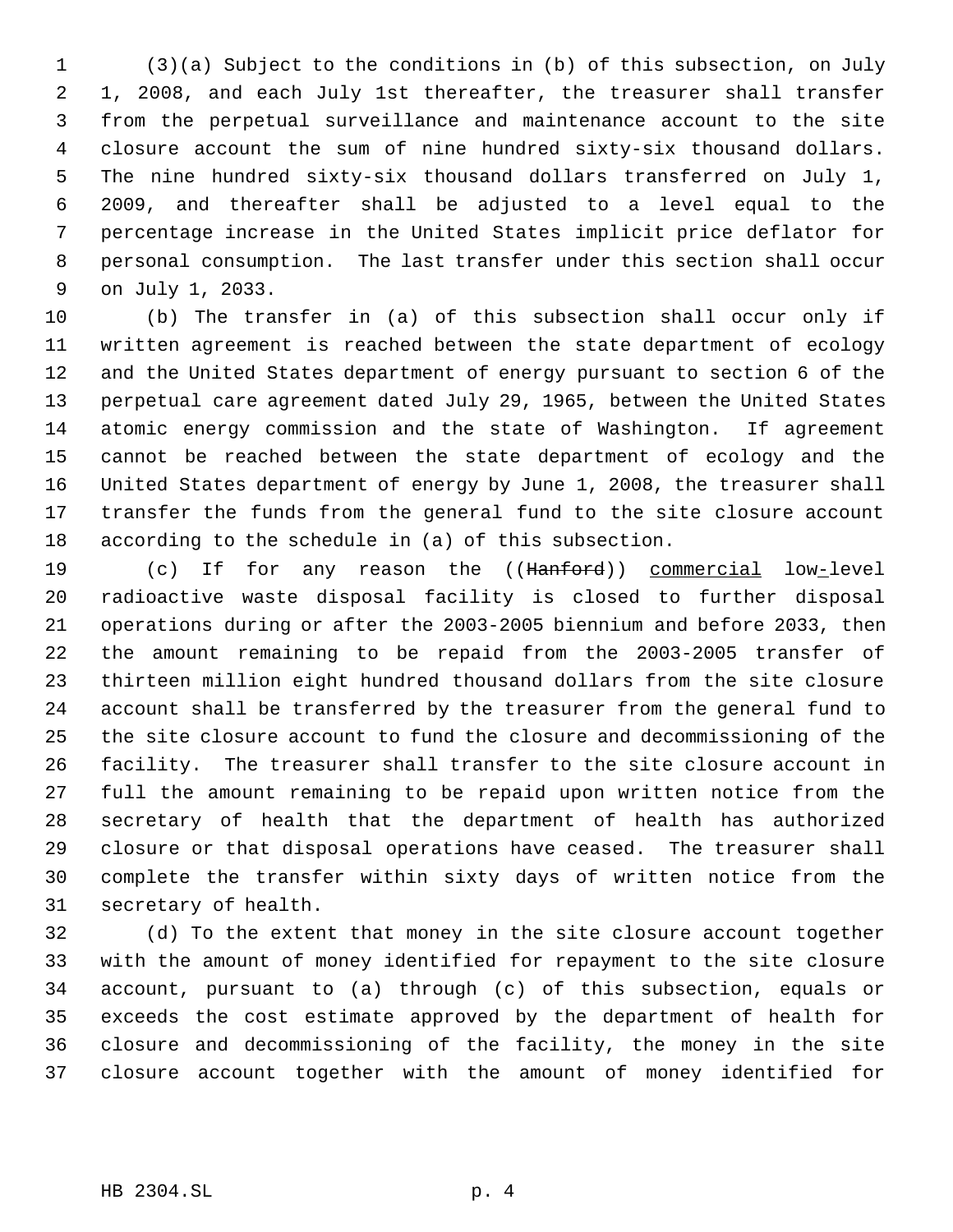repayment to the site closure account shall constitute adequate financial assurance for purposes of the department of health financial assurance requirements;

 (4) To assure maintenance of such insurance coverage by state licensees, lessees, or sublessees as will adequately, in the opinion of the director, protect the citizens of the state against nuclear accidents or incidents that may occur on privately or state-controlled nuclear facilities;

9 (5) ((To institute a user permit system and issue site use permits, 10 consistent-with-regulatory-practices,-for-generators,-packagers,-or 11 brokers - using - the - Hanford - low-level - radioactive - waste - disposal 12 facility. The costs of administering the user permit system shall be 13 borne by the applicants for site use permits. The site use permit fee 14 shall-be-set-at-a-level-that-is-sufficient-to-fund-completely-the executive and legislative participation in activities related to the 16 Northwest Interstate Compact on Low-Level Radioactive Waste Management;

 $(6)$ )) To make application for or otherwise pursue any federal funds to which the state may be eligible, through the federal resource conservation and recovery act or any other federal programs, for the management, treatment or disposal, and any remedial actions, of wastes 21 that are both radioactive and hazardous at all ((Hanford)) commercial low-level radioactive waste disposal facilities; and

23 ( $(\overline{+7})$ ) (6) To develop contingency plans for duties and options for 24 the department and other state agencies related to the ((Hanford)) commercial low-level radioactive waste disposal facility based on various projections of annual levels of waste disposal. These plans shall include an analysis of expected revenue to the state in various taxes and funds related to low-level radioactive waste disposal and the resulting implications that any increase or decrease in revenue may have on state agency duties or responsibilities. The plans shall be updated annually.

 **Sec. 3.** RCW 43.200.170 and 1990 c 21 s 3 are each amended to read as follows:

 The governor may assess surcharges and penalty surcharges on the disposal of waste at the ((Hanford)) commercial low-level radioactive waste disposal facility. The surcharges may be imposed up to the maximum extent permitted by federal law. Ten dollars per cubic foot of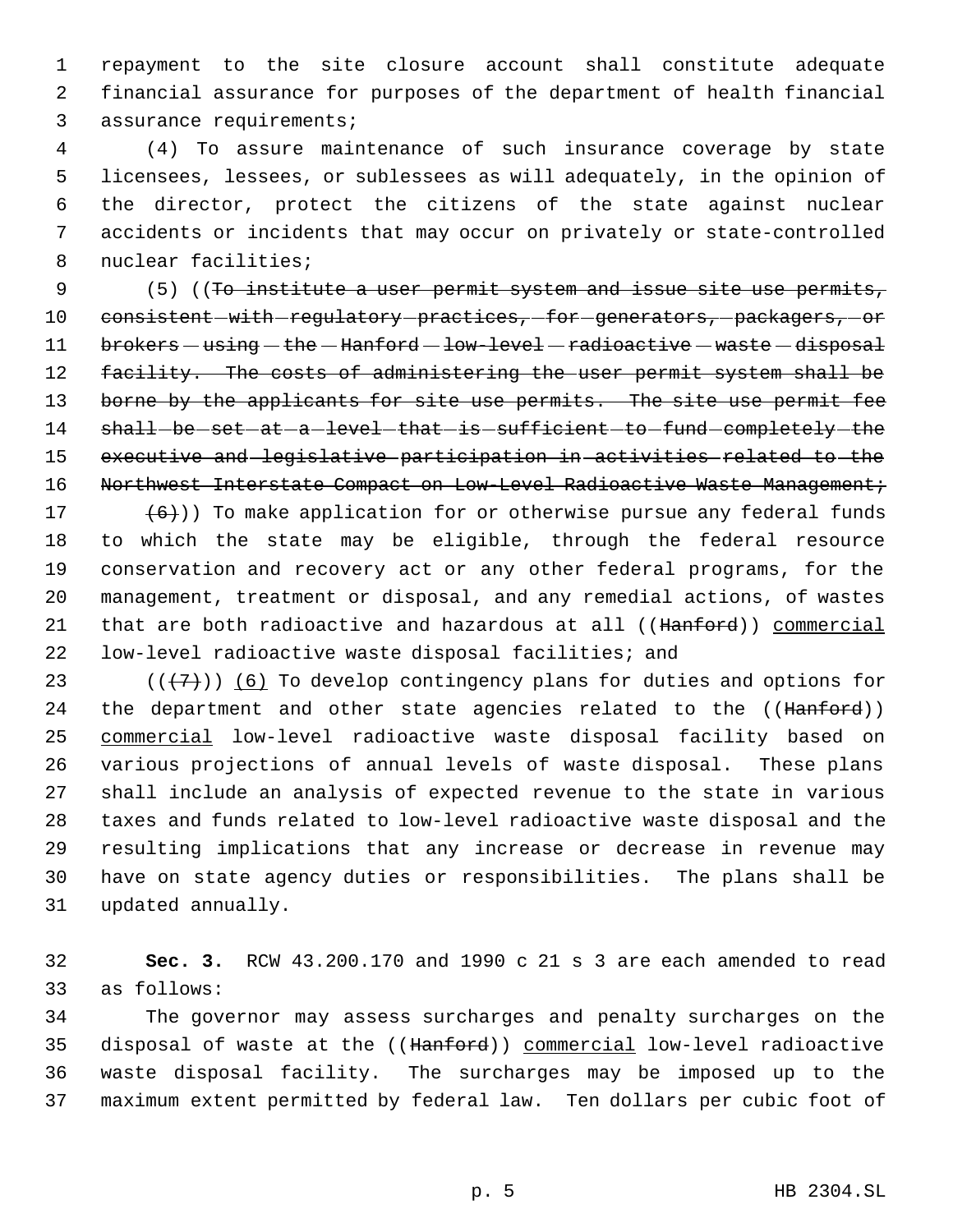the moneys received under this section shall be transmitted monthly to the site closure account established under RCW 43.200.080. The rest of the moneys received under this section shall be deposited in the general fund.

 **Sec. 4.** RCW 43.200.180 and 1998 c 245 s 81 are each amended to read as follows:

 Except as provided in chapter 70.98 RCW related to administration 8 of a user permit system, the department of ecology shall be the state agency responsible for implementation of the federal low-level radioactive waste policy amendments act of 1985, including:

 (1) Collecting and administering the surcharge assessed by the governor under RCW 43.200.170;

 (2) Collecting low-level radioactive waste data from disposal facility operators, generators, intermediate handlers, and the federal department of energy;

 (3) Developing and operating a computerized information system to 17 manage low-level radioactive waste data;

18 (4) Denying and reinstating access to the ((Hanford)) commercial low-level radioactive waste disposal facility pursuant to the authority granted under federal law;

 (5) Administering and/or monitoring (a) the maximum waste volume 22 levels for the ((Hanford)) commercial low-level radioactive waste disposal facility, (b) reactor waste allocations, (c) priority allocations under the Northwest Interstate Compact on Low-Level Radioactive Waste Management, and (d) adherence by other states and compact regions to federal statutory deadlines; and

 (6) Coordinating the state's low-level radioactive waste disposal program with similar programs in other states.

 **Sec. 5.** RCW 43.200.190 and 1998 c 245 s 82 are each amended to read as follows:

 The department of ecology shall perform studies, by contract or otherwise, to define site closure and perpetual care and maintenance 33 requirements for the ((Hanford)) commercial low-level radioactive waste disposal facility and to assess the adequacy of insurance coverage for general liability, radiological liability, and transportation liability for the facility.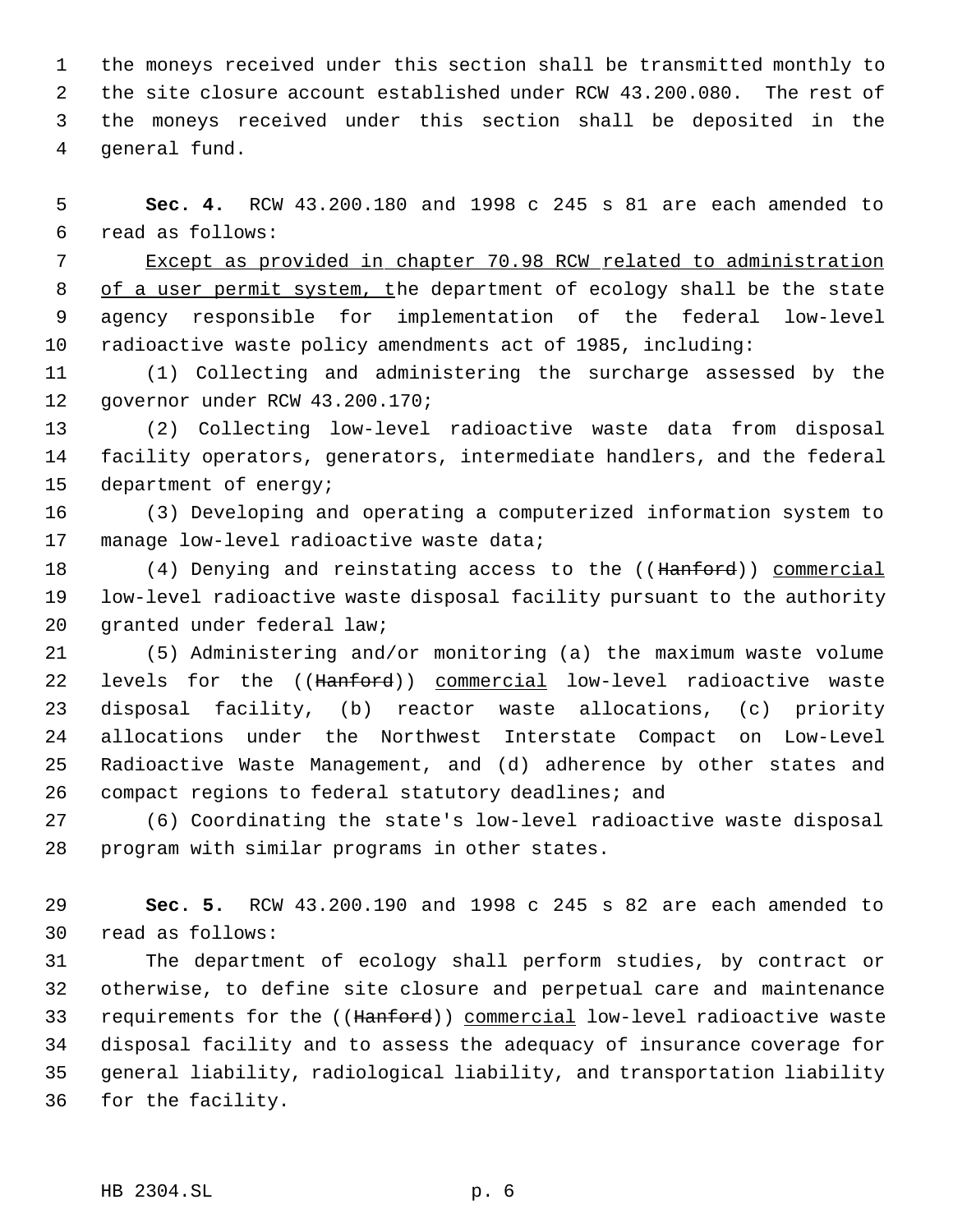**Sec. 6.** RCW 43.200.200 and 1998 c 245 s 83 are each amended to read as follows:

3 (1) The director of the department of ecology ((shall)) may periodically review the potential for bodily injury and property damage arising from the transportation and disposal of commercial low-level radioactive waste under permits issued by the state.

7 (2) ((The -director - may - require - permit - holders - to - demonstrate financial assurance in an amount that is adequate to protect the state 9 and its citizens from all-claims, suits, losses, damages, or expenses 10 on-account-of-injuries-to-persons-and-property-damage-arising-or growing out of the transportation or disposal of commercial low-level 12 radioactive waste. The financial assurance may be in the form of 13 insurance, cash deposits, surety bonds, corporate guarantees, and other 14 acceptable instruments or guarantees determined by the director to be 15 acceptable evidence of financial assurance.

16  $(3)$ )) In making the determination of the appropriate level of financial assurance, the director shall consider:

 (a) The nature and purpose of the activity and its potential for injury and damages to or claims against the state and its citizens;

 (b) The current and cumulative manifested volume and radioactivity 21 of waste being packaged, transported, buried, or otherwise handled;

 (c) The location where the waste is being packaged, transported, buried, or otherwise handled, including the proximity to the general public and geographic features such as geology and hydrology, if relevant; and

 (d) The legal defense cost, if any, that will be paid from the required financial assurance amount.

28 (((4) The director may establish different levels of required financial assurance for various classes of permit holders.

 $(5)$  -The -director -shall -establish -by -rule - the -instruments -or 31 mechanisms - by - which - a - permit - applicant - or - holder - may - demonstrate financial assurance as required by RCW 43.200.210.))

 **Sec. 7.** RCW 43.200.230 and 1991 c 272 s 16 are each amended to read as follows:

 The director of the department of ecology shall require that generators of waste pay a fee for each cubic foot of waste disposed at any facility in the state equal to six dollars and fifty cents. The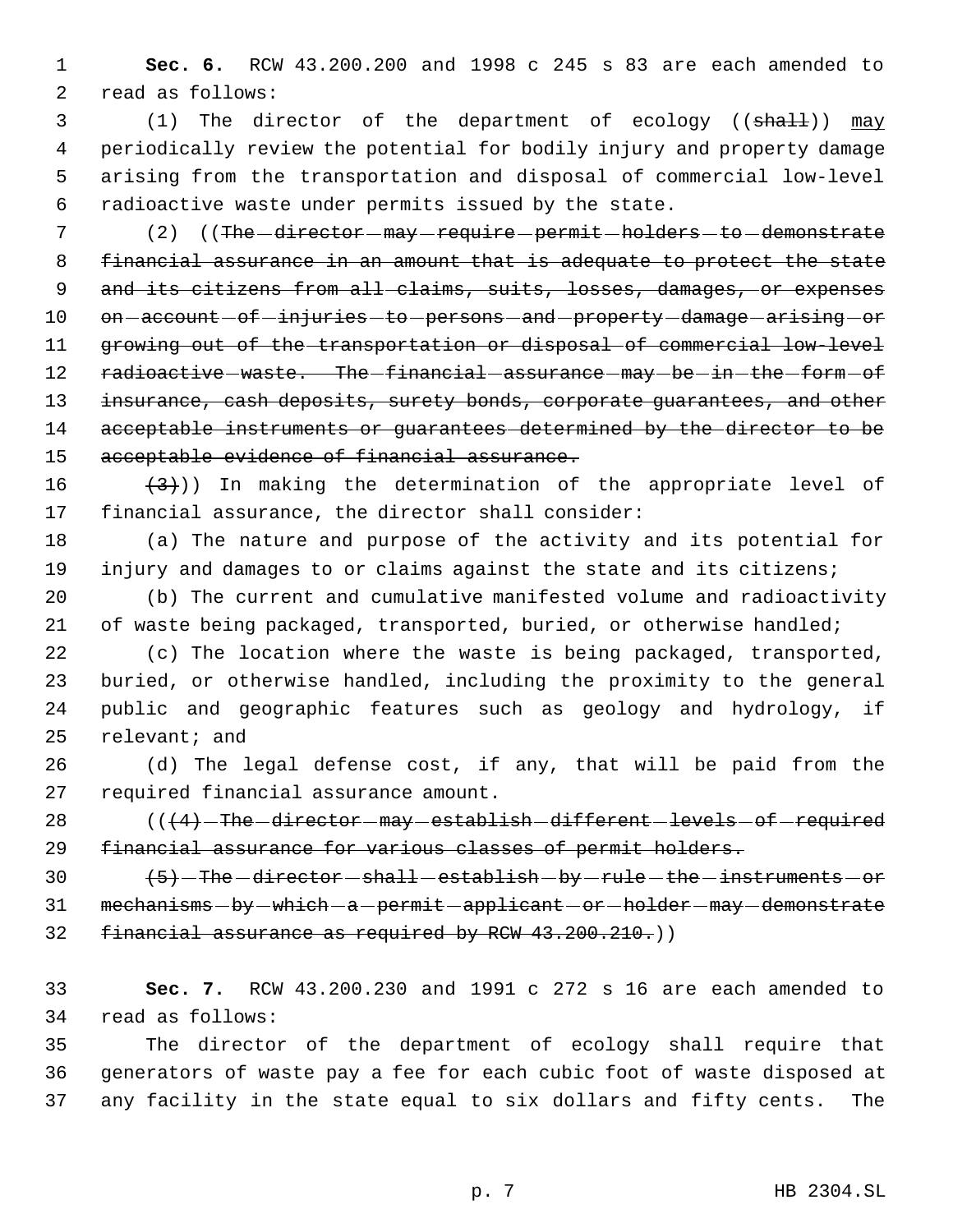fee shall be imposed specifically on the generator of the waste and shall not be considered to apply in any way to the low-level site operator's disposal activities. The fee shall be allocated in 4 accordance with RCW 43.200.233 and 43.200.235. ((This subsection shall 5 be invalidated and the authorization to collect a surcharge removed if the legislature or any administrative agency of the state of Washington prior to January 1, 1993, (1) imposes fees, assessments, or charges other than perpetual care and maintenance, site surveillance, and site closing fees currently applicable to the Hanford commercial low-level 10 waste-site-operator's-activities,  $(2)$ -imposes-any-additional-fees, assessments, or charges on generators using the Hanford commercial low-12 level waste site, or (3) increases any existing fees, assessments, or 13 eharges.)) Failure to comply with this section may result in denial or suspension of the generator's site use permit pursuant to RCW 70.98.085.

 **Sec. 8.** RCW 70.98.030 and 1991 c 3 s 355 are each amended to read as follows:

 (1) "By-product material" means any radioactive material (except special nuclear material) yielded in or made radioactive by exposure to the radiation incident to the process of producing or utilizing special nuclear material.

 (2) "Ionizing radiation" means gamma rays and x-rays, alpha and beta particles, high-speed electrons, neutrons, protons, and other atomic or subatomic particles; but not sound or radio waves, or visible, infrared, or ultraviolet light.

 (3)(a) "General license" means a license effective pursuant to rules promulgated by the state radiation control agency, without the filing of an application, to transfer, acquire, own, possess, or use quantities of, or devices or equipment utilizing, by-product, source, special nuclear materials, or other radioactive material occurring naturally or produced artificially.

 (b) "Specific license" means a license, issued after application to use, manufacture, produce, transfer, receive, acquire, own, or possess quantities of, or devices or equipment utilizing by-product, source, special nuclear materials, or other radioactive materials occurring naturally or produced artificially.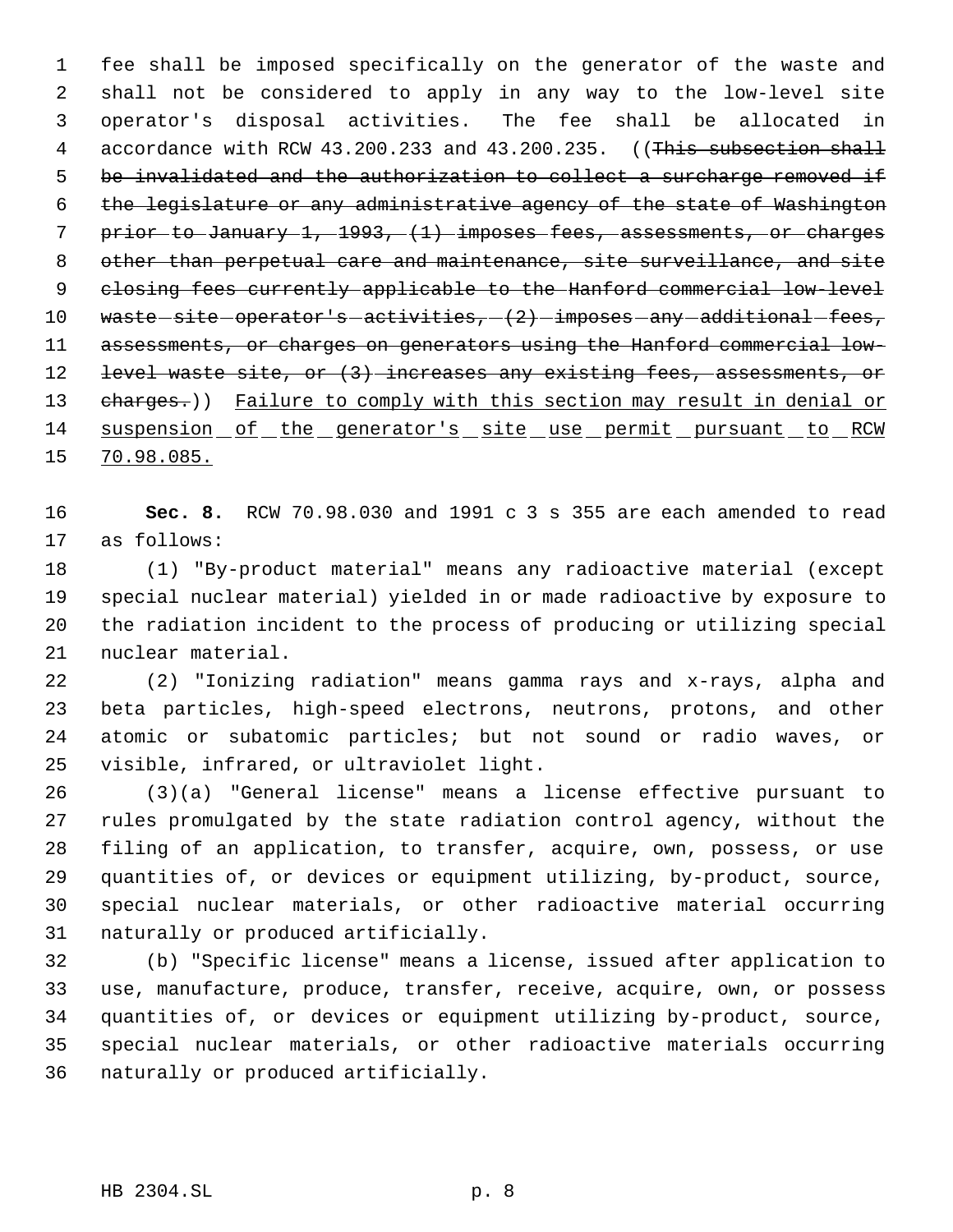(4) "Person" means any individual, corporation, partnership, firm, association, trust, estate, public or private institution, group, agency, political subdivision of this state, any other state or political subdivision or agency thereof, and any legal successor, representative, agent, or agency of the foregoing, other than the United States Atomic Energy Commission, or any successor thereto, and other than federal government agencies licensed by the United States Atomic Energy Commission, or any successor thereto.

 (5) "Source material" means (a) uranium, thorium, or any other material which is determined by the United States Nuclear Regulatory Commission or its successor pursuant to the provisions of section 61 of the United States Atomic Energy Act of 1954, as amended (42 U.S.C. Sec. 209) to be source material; or (b) ores containing one or more of the foregoing materials, in such concentration as the commission may by regulation determine from time to time.

 (6) "Special nuclear material" means (a) plutonium, uranium enriched in the isotope 233 or in the isotope 235, and any other material which the United States Nuclear Regulatory Commission or its successor, pursuant to the provisions of section 51 of the United States Atomic Energy Act of 1954, as amended (42 U.S.C. Sec. 2071), determines to be special nuclear material, but does not include source material; or (b) any material artificially enriched by any of the foregoing, but does not include source material.

 (7) "Registration" means registration with the state department of health by any person possessing a source of ionizing radiation in accordance with rules adopted by the department of health.

 (8) "Radiation source" means any type of device or substance which is capable of producing or emitting ionizing radiation.

 (9) "Site use permit" means a permit, issued after application, to use the commercial low-level radioactive waste disposal facility.

 **Sec. 9.** RCW 70.98.085 and 1990 c 21 s 7 are each amended to read as follows:

33 (1) The agency is empowered to administer a user permit system and issue site use permits for generators, packagers, or brokers to use the commercial low-level radioactive waste disposal facility. The agency may issue a site use permit consistent with the requirements of this chapter and the rules adopted under it and the requirements of the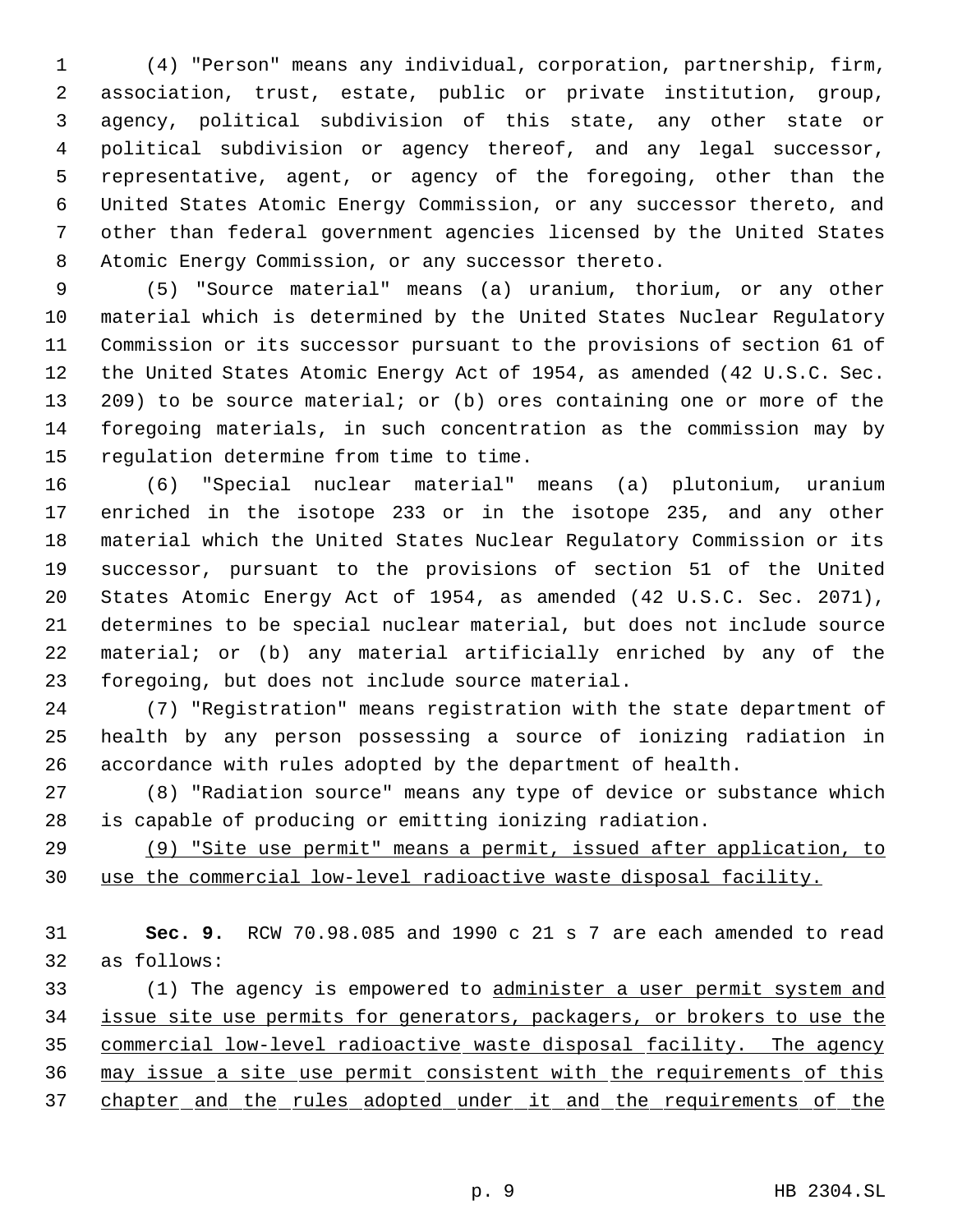Northwest Interstate Compact on Low-Level Radioactive Waste Management 2 under chapter 43.145 RCW. The agency may deny an application for a 3 site use permit or modify, suspend ((and reinstate)), or revoke a site 4 use permit((s-consistent-with-current-regulatory-practices-and-in 5 coordination with the department of ecology, for generators, packagers, 6 or-brokers-using-the-Hanford-low-level-radioactive-waste-disposal facility)) in any case in which it finds that the permit was obtained by fraud or there is or has been a failure, refusal, or inability to 9 comply with the requirements of this chapter or rules adopted under this chapter or the requirements of the Northwest Interstate Compact on Low-Level Radioactive Waste Management under chapter 43.145 RCW. The agency may also deny or suspend a site use permit for failure to comply with RCW 43.200.230.

 (2) Any permit issued by the department of ecology for a site use 15 permit pursuant to chapter 43.200 RCW is valid until the first 16 expiration date that occurs after July 1, 2012.

 (3) The agency shall collect a fee from the applicants for site use 18 permits that is sufficient to fund the costs to the agency to administer the user permit system. The site use permit fee must be set 20 at a level that is also sufficient to fund state participation in activities related to the Northwest Interstate Compact on Low-Level 22 Radioactive Waste Management under chapter 43.145 RCW. The site use permit fees must be deposited in the site closure account established in RCW 43.200.080(2). Appropriations to the department of health or the department of ecology are required to permit expenditures using site use permit fee funds from the site closure account.

 $(4)$  The agency shall collect a surveillance fee as an added charge 28 on each cubic foot of low-level radioactive waste disposed of at the commercial low-level radioactive waste disposal site in this state which shall be set at a level that is sufficient to fund completely the radiation control activities of the agency directly related to the disposal site, including but not limited to the management, licensing, 33 monitoring, and requlation of the site. ((The surveillance fee shall not exceed five percent in 1990, six percent in 1991, and seven percent in 1992 of the basic minimum fee charged by an operator of a low-level radioactive waste disposal site in this state. The basic minimum fee consists of the disposal fee for the site operator, the fee for the perpetual care and maintenance fund administered by the state, the fee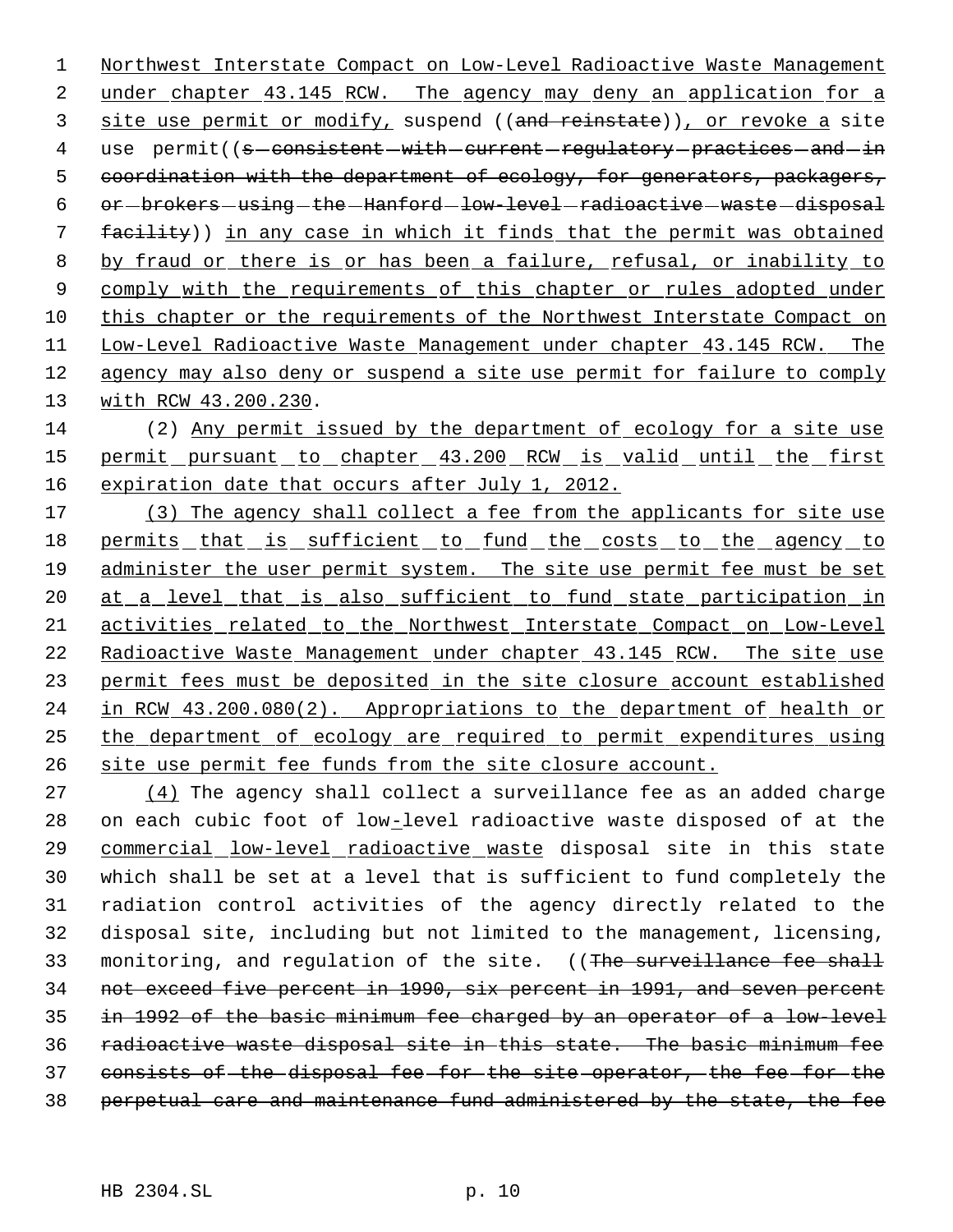for the state closure fund, and the tax collected pursuant to chapter 2 82.04 RCW. Site use permit fees and surcharges collected under chapter 3 43.200 RCW are not part of the basic minimum fee.)) The fee shall also provide funds to the Washington state patrol for costs incurred from inspection of low-level radioactive waste shipments entering this state. Disbursements for this purpose shall be by authorization of the secretary of the department of health or the secretary's designee.

 (5) The agency shall require that any person who holds or applies 9 for a permit under this chapter indemnify and hold harmless the state from claims, suits, damages, or expenses on account of injuries to or 11 death of persons and property damage, arising or growing out of any 12 operations and activities for which the person holds the permit, and 13 any necessary or incidental operations.

 (6) The agency may adopt such rules as are necessary to carry out its responsibilities under this section.

 **Sec. 10.** RCW 70.98.095 and 1992 c 61 s 3 are each amended to read as follows:

 (1) The radiation control agency may require any person who applies for, or holds, a license under this chapter to demonstrate that the person has financial assurance sufficient to assure that liability incurred as a result of licensed operations and activities can be fully satisfied. Financial assurance may be in the form of insurance, cash deposits, surety bonds, corporate guarantees, letters of credit, or other financial instruments or guarantees determined by the agency to be acceptable financial assurance. The agency may require financial assurance in an amount determined by the secretary pursuant to RCW 70.98.098.

28 (2) The radiation control agency may require site use permit 29 holders to demonstrate financial assurance in an amount that is 30 adequate to protect the state and its citizens from all claims, suits, losses, damages, or expenses on account of injuries to persons and 32 property damage arising or growing out of the transportation or disposal of commercial low-level radioactive waste. The financial 34 assurance may be in the form of insurance, cash deposits, surety bonds, corporate guarantees, and other acceptable instruments or guarantees determined by the secretary to be acceptable evidence of financial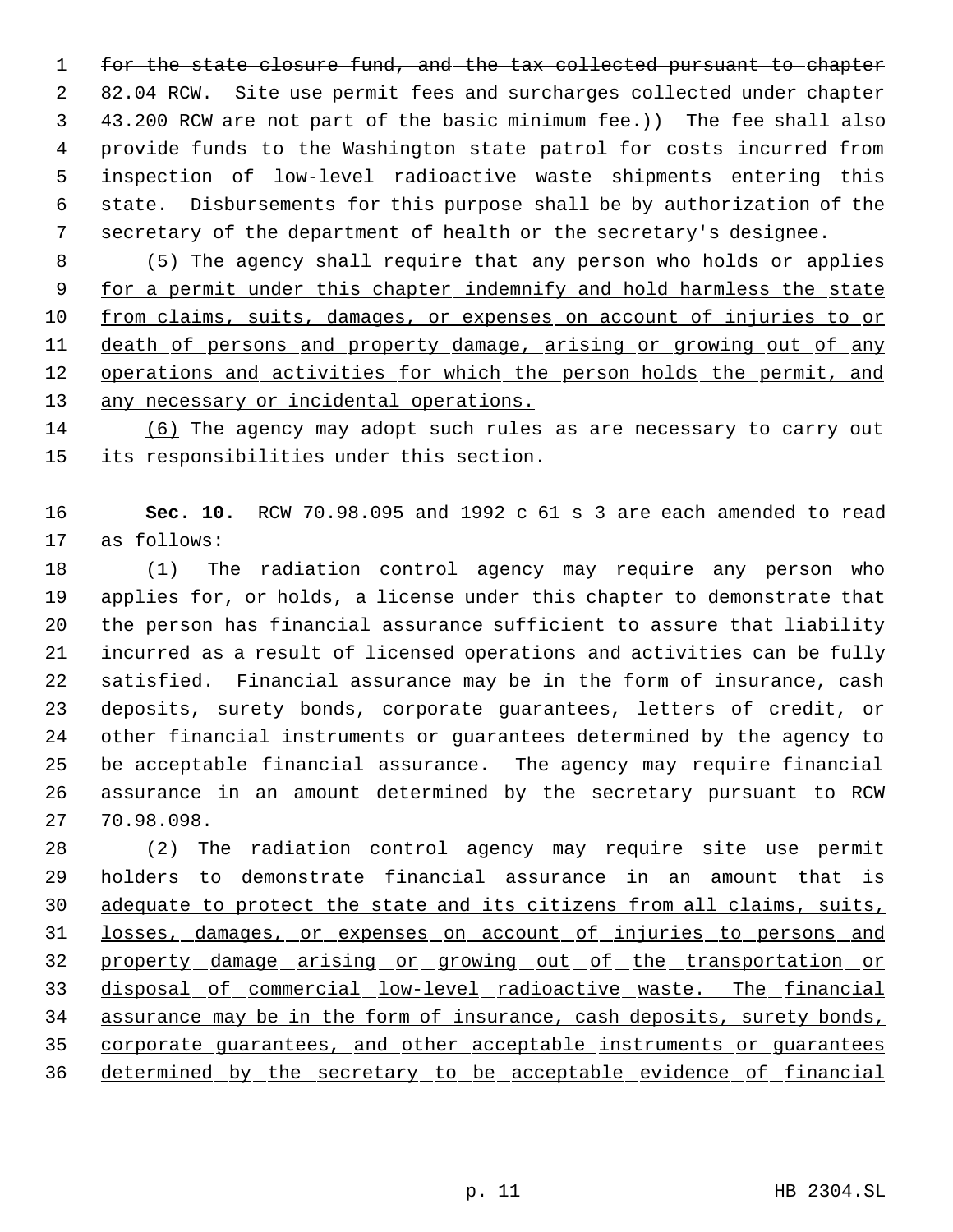1 assurance. The agency may require financial assurance in an amount 2 determined by the secretary pursuant to RCW 70.98.098.

 (3) The radiation control agency shall refuse to issue a license or permit or suspend the license or permit of any person required by this section to demonstrate financial assurance who fails to demonstrate compliance with this section. The license or permit shall not be issued or reinstated until the person demonstrates compliance with this section.

9 ( $(\frac{43}{})$ ) (4) The radiation control agency shall require (a) that any person required to demonstrate financial assurance, maintain with the agency current copies of any insurance policies, certificates of insurance, letters of credit, surety bonds, or any other documents used to comply with this section, (b) that the agency be notified of any changes in the financial assurance or financial condition of the person, and (c) that the state be named as an insured party on any insurance policy used to comply with this section.

 **Sec. 11.** RCW 70.98.098 and 2003 1st sp.s. c 21 s 2 are each amended to read as follows:

 (1) In making the determination of the appropriate level of 20 financial assurance, the secretary shall consider: (a)  $((The))$  Any report prepared by the department of ecology pursuant to RCW 43.200.200; (b) the potential cost of decontamination, treatment, disposal, decommissioning, and cleanup of facilities or equipment; (c) federal cleanup and decommissioning requirements; and (d) the legal defense cost, if any, that might be paid from the required financial assurance.

 (2) The secretary may establish different levels of required financial assurance for various classes of permit or license holders.

 (3) The secretary shall establish by rule the instruments or mechanisms by which a person may demonstrate financial assurance as required by RCW 70.98.095.

 (4) To the extent that money in the site closure account together with the amount of money identified for repayment to the site closure account pursuant to RCW 43.200.080 equals or exceeds the cost estimate approved by the department of health for closure and decommissioning of the ((Hanford)) commercial low-level radioactive waste disposal facility, the money in the site closure account together with the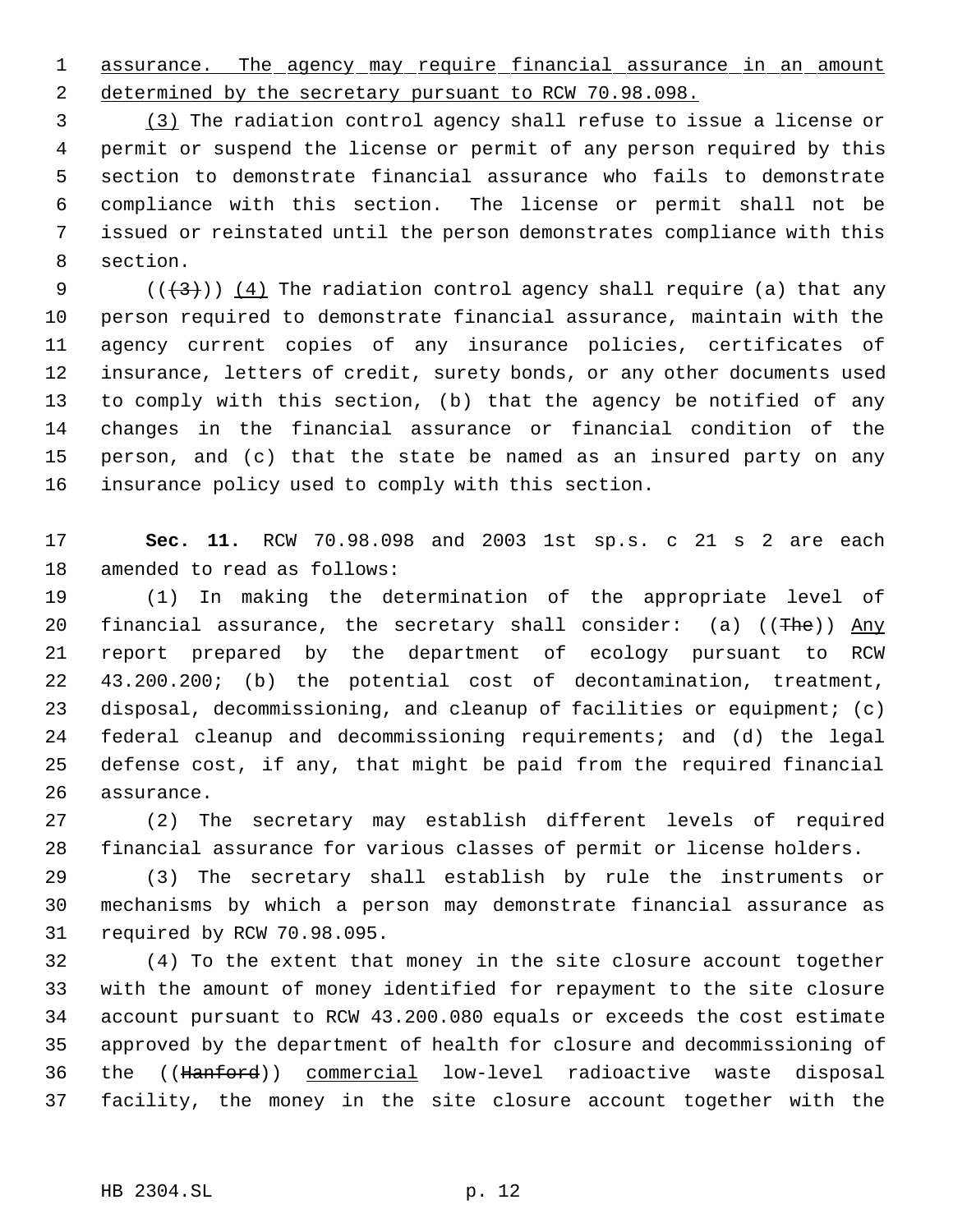amount of money identified for repayment to the site closure account shall constitute adequate financial assurance for purposes of the department of health financial assurance requirements under RCW 70.98.095.

 **Sec. 12.** RCW 70.98.130 and 1989 c 175 s 133 are each amended to read as follows:

 (1) In any proceeding under this chapter for the issuance or modification or repeal of rules relating to control of sources of ionizing radiation, the agency shall comply with the requirements of chapter 34.05 RCW, the administrative procedure act.

 (2) Notwithstanding any other provision of this chapter, whenever the agency finds that an emergency exists requiring immediate action to protect the public health, safety, or general welfare, the agency may, in accordance with RCW 34.05.350 without notice or hearing, adopt a rule reciting the existence of such emergency and require that such action be taken as is necessary to meet the emergency. As specified in RCW 34.05.350, such rules are effective immediately.

18 (3) In any case in which the department denies, modifies, suspends, 19 or revokes a license or permit, RCW 43.70.115 governs notice of the action and provides the right to an adjudicative proceeding to the applicant or licensee or permittee. Such an adjudicative proceeding is governed by chapter 34.05 RCW.

 NEW SECTION. **Sec. 13.** A new section is added to chapter 70.98 RCW to read as follows:

 The agency shall adopt rules for administering a site use permit program under RCW 70.98.085.

 NEW SECTION. **Sec. 14.** A new section is added to chapter 43.200 RCW to read as follows:

 (1) The site use permit program is transferred from the department of ecology to the department of health.

 (2)(a) All reports, documents, surveys, books, records, files, papers, or written material in the possession of the department of ecology site use permit program shall be delivered to the custody of the department of health. All funds, credits, or other assets held by